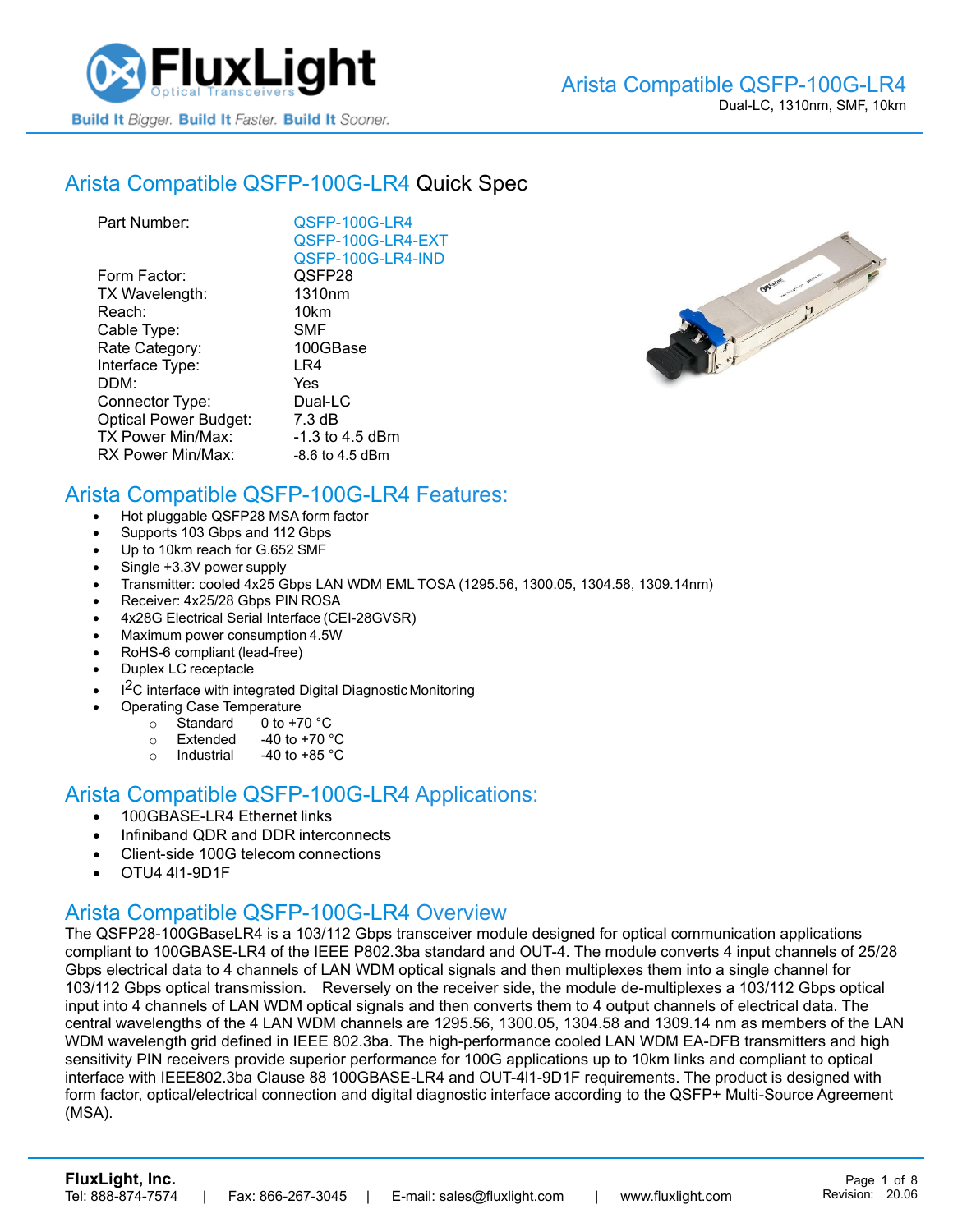

# Absolute Maximum Ratings

| <b>Parameter</b>                         | <b>Symbol</b> | <b>Min</b> | <b>Max</b> | <b>Unit</b> |
|------------------------------------------|---------------|------------|------------|-------------|
| Storage Temperature                      | Ts            | -40        | $+85$      | ℃           |
| <b>Operating Case Temp (Standard)</b>    | <b>TOP</b>    | $\Omega$   | 70         | °C          |
| <b>Operating Case Temp (Extended)</b>    | <b>TOP</b>    | $-40$      | 70         | °C          |
| <b>Operating Case Temp (Industrial)</b>  | <b>TOP</b>    | -40        | 85         | °C          |
| Power Supply Voltage                     | <b>Vcc</b>    | $-0.5$     | 3.6        | V           |
| Relative Humidity (non-<br>condensation) | <b>RH</b>     | 5          | 85         | %           |

# Recommended Operating Conditions

| <b>Parameter</b>            | <b>Symbol</b> | <b>Min</b> | <b>Typ</b> | <b>Max</b> | <b>Unit</b> |
|-----------------------------|---------------|------------|------------|------------|-------------|
| Power Supply Voltage        | Vcc           | 3.135      | 3.3        | 3.465      | V           |
| Data Rate, each Lane        |               |            | 25.78125   |            | Gb/s        |
| Control Input Voltage High) |               | 2          |            | <b>Vcc</b> | V           |
| Control Input Voltage Low   |               | 0          |            | 0.8        |             |
| Link Distance with G.652    |               |            |            | 10         | km          |

# Recommended Power Supply Filter

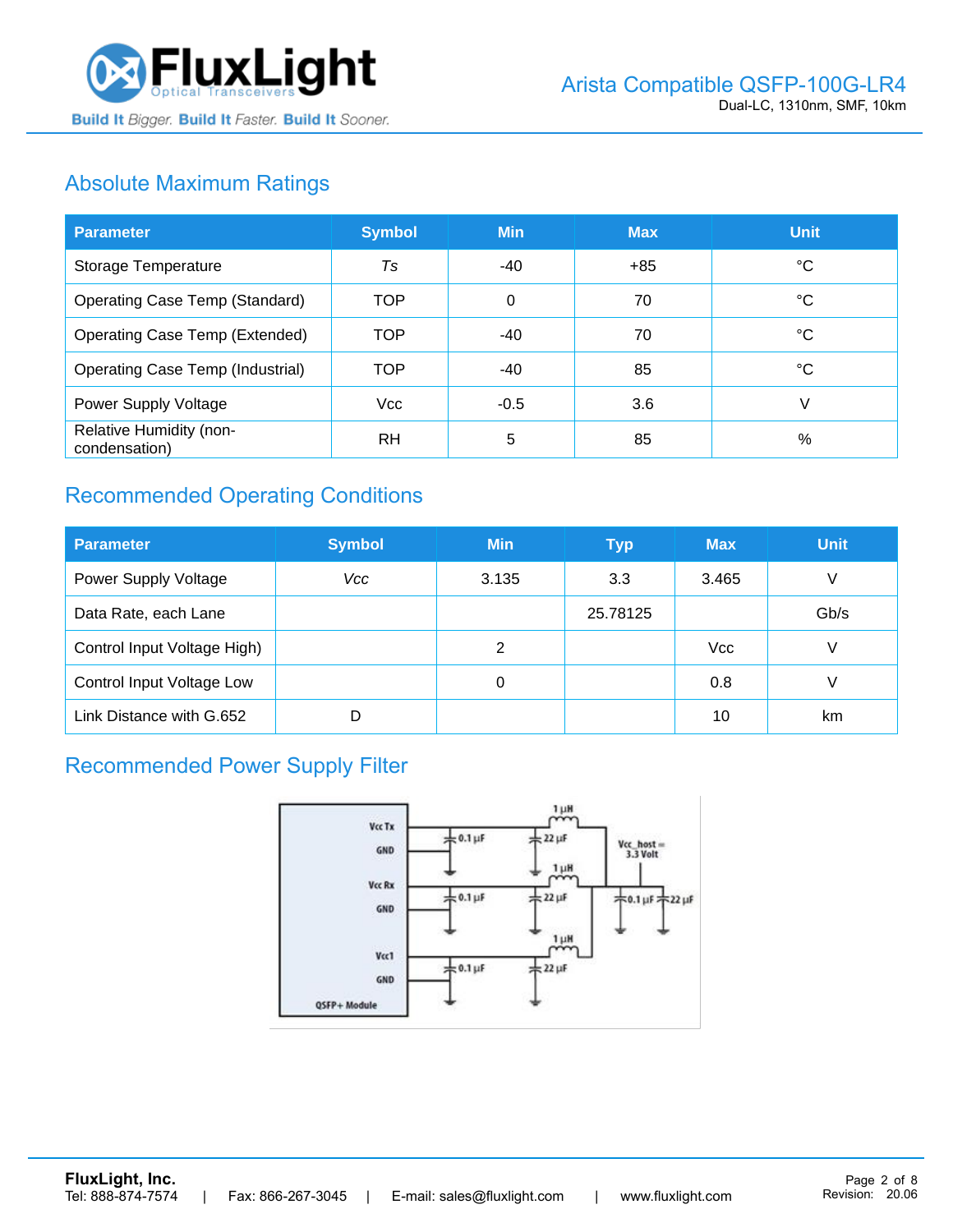

# Electrical Characteristics

| Parameter                | Symbol | Min | <b>Typ</b> | <b>Max</b> | Unit |
|--------------------------|--------|-----|------------|------------|------|
| <b>Power Consumption</b> |        |     |            | 4.5        | W    |
| <b>Supply Current</b>    | ICC    |     |            | 1.21       |      |

# Electrical Characteristics-Transmitter (each lane)

| Parameter                           | Symbol | Min | $\overline{\mathsf{T}}\mathsf{yp}$ | Max  | Unit |
|-------------------------------------|--------|-----|------------------------------------|------|------|
| Differential Input Voltage<br>Swing | Vin.pp | 150 |                                    | 1200 | mVpp |
| Differential Input<br>Impedance     | Zin    | 85  | 100                                | 115  | 77   |

## Electrical Characteristics-Receiver

| Parameter                               | Symbol  | Min | Typ | Max  | Unit |
|-----------------------------------------|---------|-----|-----|------|------|
| Differential Output Voltage<br>Swing    | Vout.pp | 200 |     | 1100 | mVpp |
| <b>Differential Output</b><br>Impedance | Zout    | 85  | 100 | 115  | ohm  |

## Optical Characteristics

| Parameter       | Symbol | Min     | <b>Typ</b> | <b>Max</b> | Unit |
|-----------------|--------|---------|------------|------------|------|
| Lane Wavelength | LO     | 1294.53 | 1295.56    | 1296.59    |      |
|                 | L1     | 1299.02 | 1300.05    | 1301.09    |      |
|                 | L2     | 1303.54 | 1304.58    | 1305.63    | nm   |
|                 | LЗ     | 1308.09 | 1309.1     | 1310.19    |      |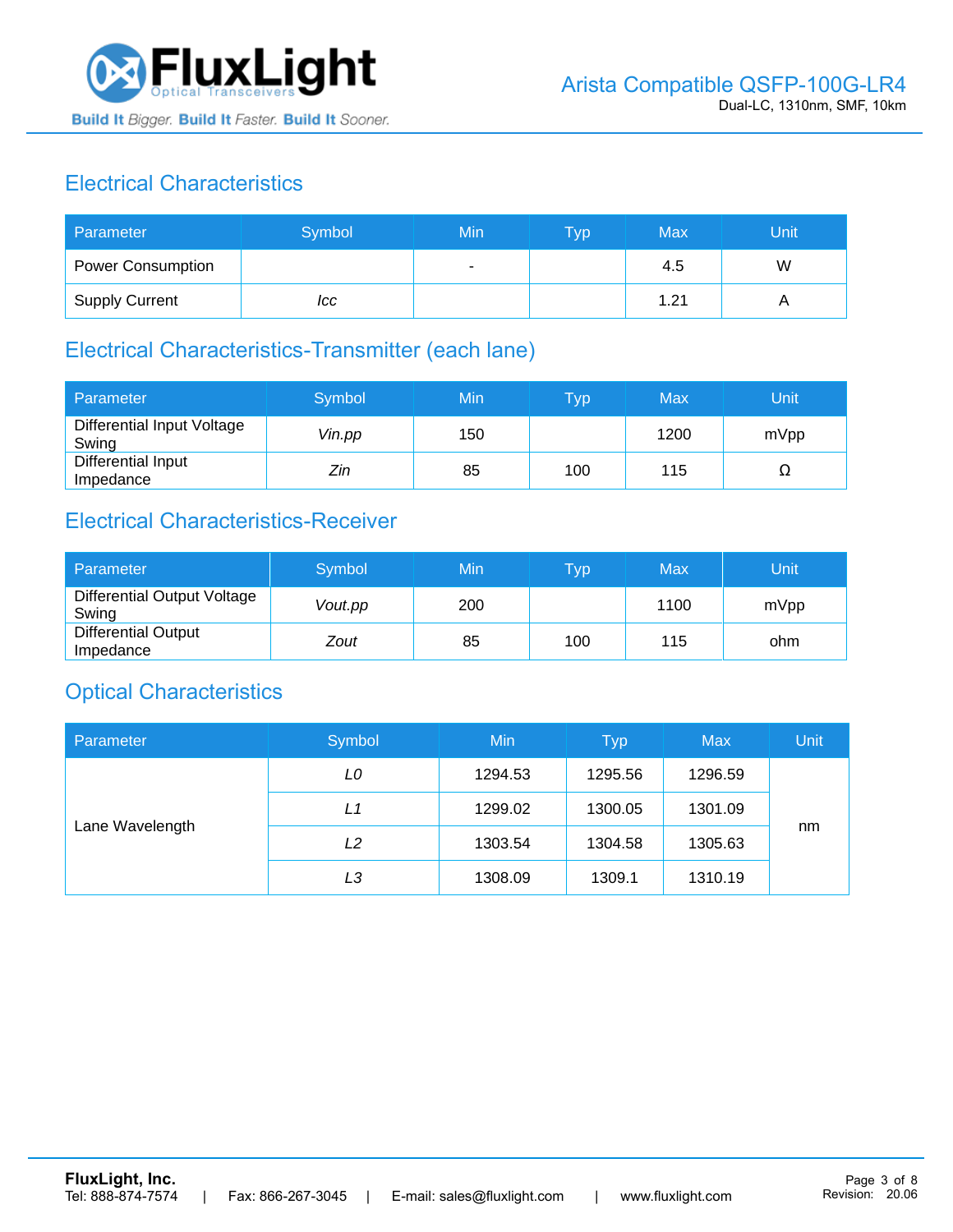## Optical Characteristics-Transmitter (100GBase-LR4 operation)

| Parameter                                          | Symbol      | Min                                  | <b>Typ</b> | <b>Max</b> | Unit | <b>Notes</b> |
|----------------------------------------------------|-------------|--------------------------------------|------------|------------|------|--------------|
| Signaling Speed per Lane                           | BR.         |                                      | 25.78      |            | Gbps |              |
| Side-mode Suppression Ratio                        | <b>SMSR</b> | 30                                   |            |            | dB   |              |
| <b>Total Average Launch Power</b>                  | PТ          |                                      |            | 10.5       | dBm  |              |
| Average Launch Power (each<br>Lane)                | PAVG        | $-4.3$                               |            | 4.5        | dBm  |              |
| <b>Optical Modulation Amplitude</b><br>(each Lane) | <b>POMA</b> | $-1.3$                               |            | 4.5        | dBm  |              |
| <b>Extinction Ratio</b>                            | ER          | 4                                    |            |            | dΒ   |              |
| <b>Optical Return Loss Tolerance</b>               | TOL         |                                      |            | 20         | dB   |              |
| Eye Mask {X1, X2, X3, Y1, Y2,<br>Y3                |             | IEEE 802.3 Clause 88<br>100GBase-LR4 |            |            |      |              |
| Average Launch Power OFF<br>(each Lane)            | Poff        |                                      |            | -30        | dBm  |              |

#### Optical Characteristics-Receiver (100GBase-LR4 operation)

| Parameter                                | Symbol      | <b>Min</b> | <b>Typ</b> | <b>Max</b> | Unit            | <b>Notes</b> |
|------------------------------------------|-------------|------------|------------|------------|-----------------|--------------|
| Signaling Speed per Lane                 | <b>BR</b>   |            | 25.78      |            | Gbps            |              |
| <b>Total Average Receive Power</b>       |             |            |            | 10.5       | dBm             |              |
| Average Power at Receiver,<br>each Lane  |             | $-10.6$    |            | 4.5        | dBm             |              |
| Receive Power (OMA) (each<br>Lane)       |             |            |            | 4.5        | dBm             |              |
| Receiver Sensitivity (OMA),<br>each Lane | <b>SEN</b>  |            |            | $-8.6$     | dB <sub>m</sub> |              |
| <b>LOS Assert</b>                        | <b>LOSA</b> |            | $-26$      |            | dBm             |              |
| <b>LOS Deassert</b>                      | <b>LOSD</b> |            | $-11.6$    |            | dBm             |              |
| <b>LOS Hysteresis</b>                    | LOSH        | 0.5        |            |            | dB              |              |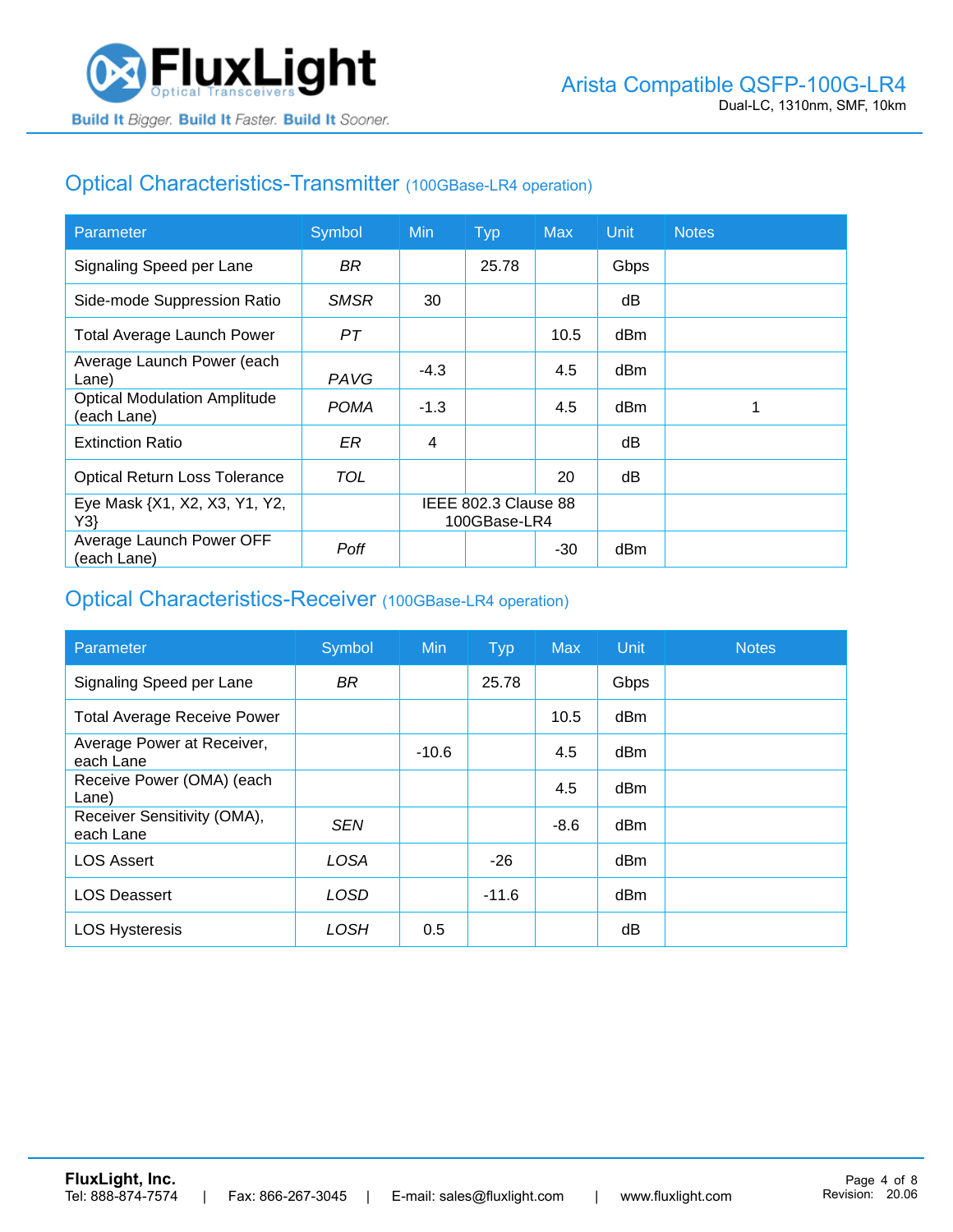

# Optical Characteristics-Transmitter (OTU-4 operation)

| <b>Parameter</b>                                    | <b>Symbol</b> | <b>Min</b>        | <b>Typ</b> | <b>Max</b> | <b>Unit</b> | <b>Notes</b>   |
|-----------------------------------------------------|---------------|-------------------|------------|------------|-------------|----------------|
| Signaling Speed per Lane                            | BR            |                   | 27.95      |            | Gbps        |                |
| Side-mode Suppression Ratio                         | <b>SMSR</b>   | 30                |            |            | dB          |                |
| <b>Total Average Launch Power</b>                   | PT            |                   |            | 10.5       | dBm         |                |
| Average Launch Power (each Lane)                    | PAVG          | $-2.5$            |            | 2.9        | dBm         |                |
| Difference in Launch Power between<br>any two Lanes |               |                   |            |            |             |                |
| (OMA)                                               | Ptx, diff     |                   |            | 5          | dB          |                |
| <b>Extinction Ratio</b>                             | ER            | $\overline{7}$    |            |            | dB          |                |
| <b>Optical Return Loss Tolerance</b>                | TOL           |                   |            | 20         | dB          |                |
| <b>Transmitter Reflectance</b>                      | RT.           |                   |            | $-12$      | dB          |                |
| Eye Mask {X1, X2, X3, Y1, Y2, Y3}                   |               | G.959.1 Compliant |            |            |             | $\overline{2}$ |
| Average Launch Power OFF (each<br>Lane)             | Poff          |                   |            | -30        | dBm         |                |

Note: Transmitter optical characteristics are measured with a single mode fiber.

## Optical Characteristics-Receiver (OTU4 operation)

| <b>Parameter</b>                                     | <b>Symbol</b> | <b>Min</b> | <b>Typ</b> | <b>Max</b> | <b>Unit</b> | <b>Notes</b> |
|------------------------------------------------------|---------------|------------|------------|------------|-------------|--------------|
| Signaling Speed per Lane                             | BR            |            | 27.95      |            | Gbps        |              |
| Damage Threshold (each Lane)                         | THd           | 4.5        |            |            | dBm         | 3            |
| <b>Total Average Receive Power</b>                   |               |            |            | 10.5       | dBm         |              |
| Average Power at Receiver, each<br>Lane              |               | $-8.6$     |            | 2.9        | dBm         |              |
| Stressed Receiver Sensitivity, each<br>Lane          |               |            |            | $-8.6$     | dBm         | 4            |
| Difference in Receive Power between<br>any two Lanes | Prx, diff     |            |            | 5.5        | dB          |              |
| <b>LOS Assert</b>                                    | LOSA          |            | $-25$      |            | dBm         |              |
| <b>LOS Deassert</b>                                  | <b>LOSD</b>   |            | $-11.6$    |            | dBm         |              |
| <b>LOS Hysteresis</b>                                | LOSH          | 0.5        |            |            | dB          |              |
| <b>Optical Return Loss</b>                           | ORL           |            |            | $-26$      | dB          |              |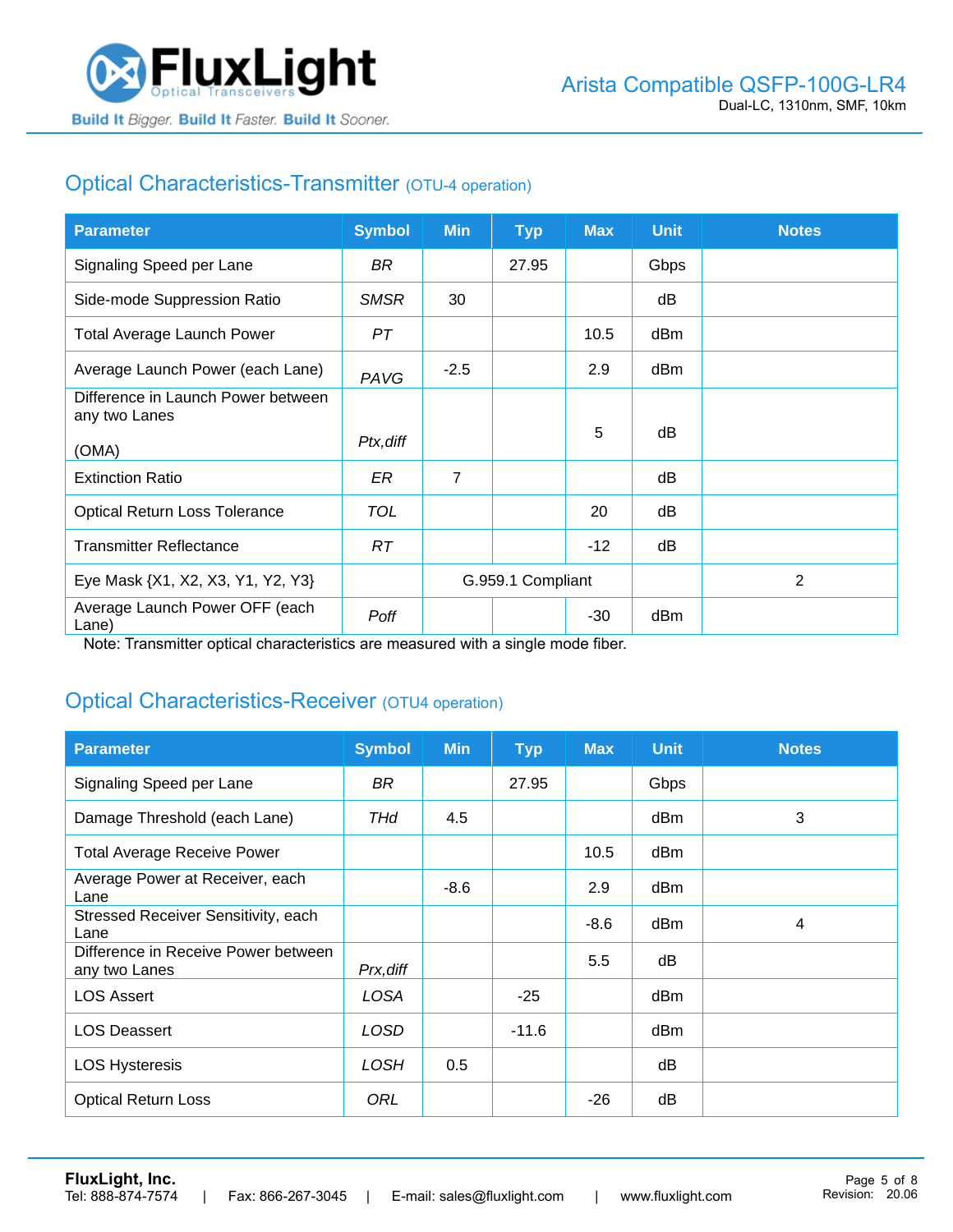

# Digital Diagnostic Functions

The following digital diagnostic characteristics are defined over the normal operating conditions unless otherwise specified.

| Parameter                                  | Symbol         | Min    | <b>Typ</b> | <b>Max</b> | Unit   | <b>Notes</b>                        |
|--------------------------------------------|----------------|--------|------------|------------|--------|-------------------------------------|
| Temperature monitor absolute<br>error      | <b>DMITEMP</b> | -3     |            | 3          | deg. C | Over operating<br>temperature range |
| Supply voltage monitor absolute<br>error   | <b>DMIVCC</b>  | $-0.1$ |            | 0.1        | V      | Over Full operating<br>range        |
| Channel RX power monitor<br>absolute error | DMIRX_CH       | $-2$   |            | 2          | dB     |                                     |
| Channel Bias current monitor               | DMIIbias CH    | $-10%$ |            | 10%        | mA     |                                     |
| Channel TX power monitor<br>absolute error | DMITX CH       | $-2$   |            | 2          | dB     |                                     |

#### PIN Assignment and Function Definitions

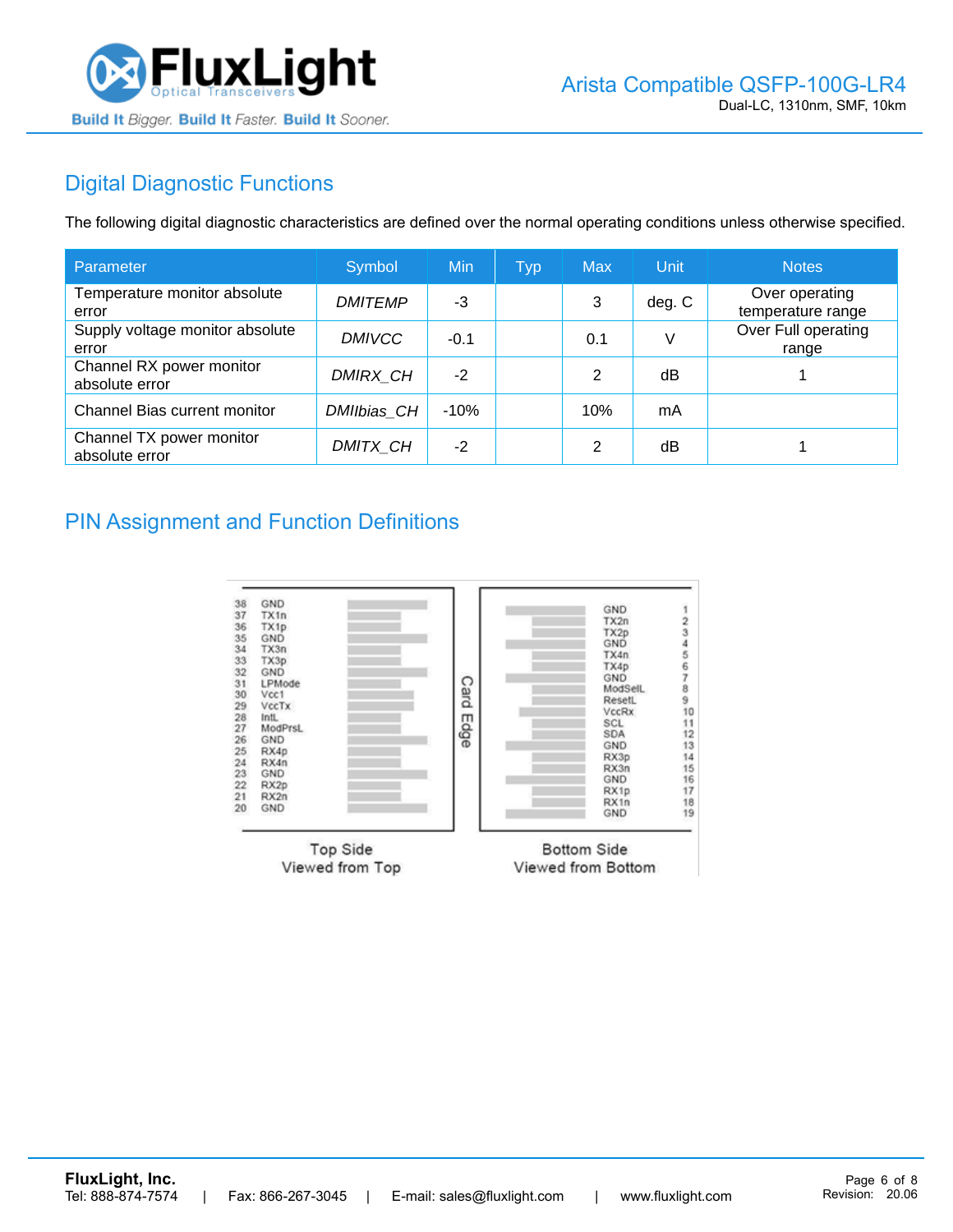

#### PIN Definition

| <b>PIN</b>   | <b>Signal Name</b> | <b>Description</b>                          |
|--------------|--------------------|---------------------------------------------|
| $\mathbf{1}$ | <b>GND</b>         | Ground (1)                                  |
| 2            | Tx2n               | CML-I Transmitter 2 Inverted Data Input     |
| 3            | Tx2p               | CML-I Transmitter 2 Non-Inverted Data Input |
| 4            | <b>GND</b>         | Ground (1)                                  |
| 5            | Tx4n               | CML-I Transmitter 4 Inverted Data Input     |
| 6            | Tx4p               | CML-I Transmitter 4 Non-Inverted Data Input |
| 7            | <b>GND</b>         | Ground (1)                                  |
| 8            | ModSelL            | <b>LVTLL-I Module Select</b>                |
| 9            | ResetL             | <b>LVTLL-I Module Reset</b>                 |
| 10           | <b>VCCRx</b>       | +3.3V Power Supply Receiver (2)             |
| 11           | <b>SCL</b>         | LVCMOS-I/O 2-Wire Serial Interface Clock    |
| 12           | <b>SDA</b>         | LVCMOS-I/O 2-Wire Serial Interface Data     |
| 13           | <b>GND</b>         | Ground (1)                                  |
| 14           | Rx3p               | CML-O Receiver 3 Non-Inverted Data Output   |
| 15           | Rx3n               | CML-O Receiver 3 Inverted Data Output       |
| 16           | GND                | Ground (1)                                  |
| 17           | Rx1p               | CML-O Receiver 1 Non-Inverted Data Output   |
| 18           | Rx1n               | CML-O Receiver 1 Inverted Data Output       |
| 19           | <b>GND</b>         | Ground (1)                                  |
| 20           | <b>GND</b>         | Ground (1)                                  |
| 21           | Rx2n               | CML-O Receiver 2 Inverted Data Output       |
| 22           | Rx2p               | CML-O Receiver 2 Non-Inverted Data Output   |
| 23           | GND                | Ground (1)                                  |
| 24           | Rx4n               | CML-O Receiver 4 Inverted Data Output       |
| 25           | Rx4p               | CML-O Receiver 4 Non-Inverted Data Output   |
| 26           | <b>GND</b>         | Ground (1)                                  |
| 27           | ModPrsL            | Module Present                              |
| 28           | IntL               | Interrupt                                   |
| 29           | <b>VCCTx</b>       | +3.3V Power Supply Transmitter (2)          |
| 30           | VCC1               | +3.3V Power Supply                          |
| 31           | <b>LPMode</b>      | <b>LVTLL-I Low Power Mode</b>               |
| 32           | <b>GND</b>         | Ground (1)                                  |
| 33           | Tx3p               | CML-I Transmitter 3 Non-Inverted Data Input |
| 34           | Tx3n               | CML-I Transmitter 3 Inverted Data Input     |
| 35           | GND                | Ground (1)                                  |
| 36           | Tx1p               | CML-I Transmitter 1 Non-Inverted Data Input |
| 37           | Tx1n               | CML-I Transmitter 1 Inverted Data Input     |
| 38           | GND                | Ground (1)                                  |

Notes:

1. All Ground (GND) are common within the QSFP+ module and all module voltages are referenced to this potential unless noted otherwise. Connect these directly to the host board signal common ground plane.

2. VccRx, Vcc1 and VccTx are the receiving and transmission power suppliers and shall be applied concurrently. The connector pins are each rated for a maximum current of 500mA.